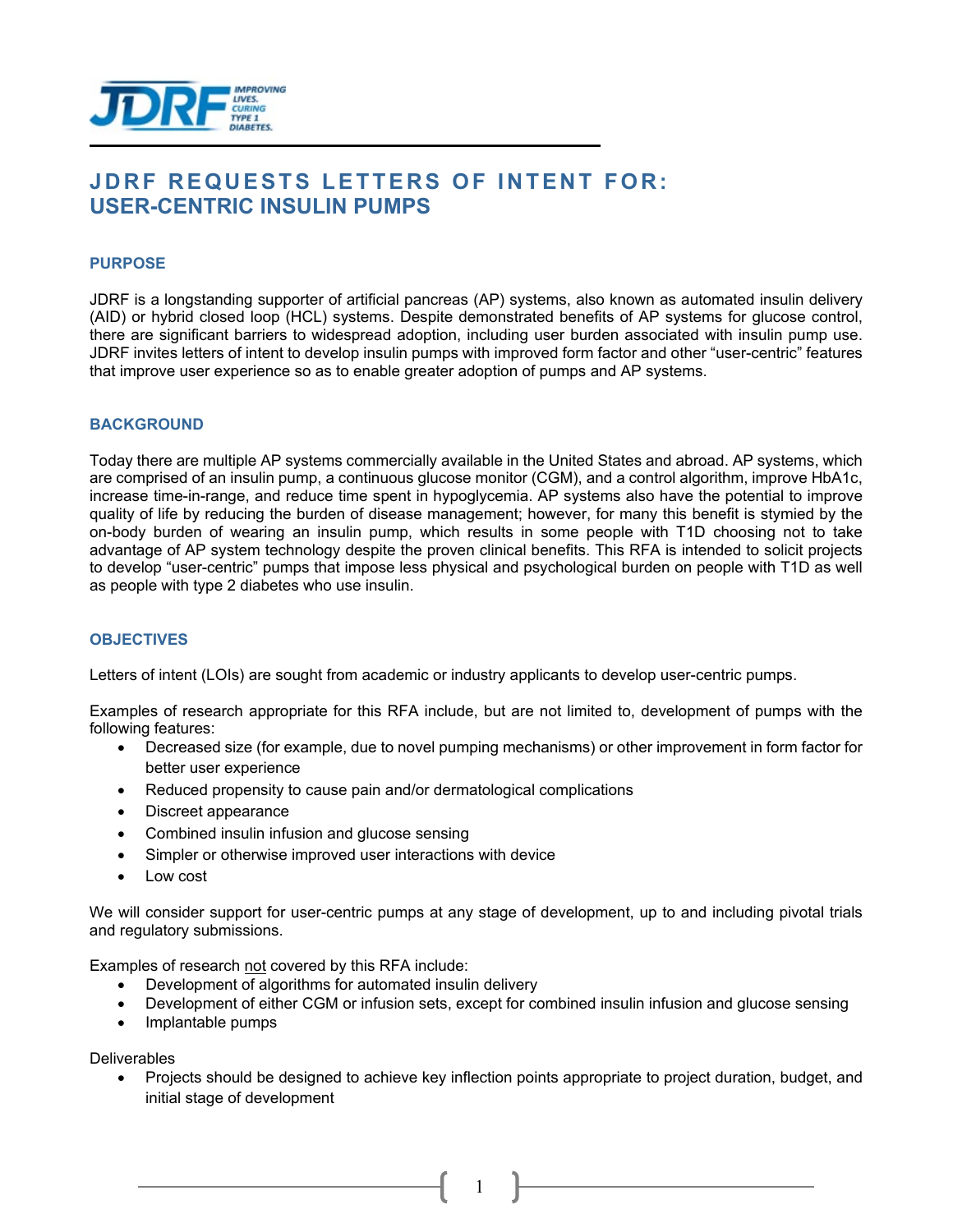Applicants are encouraged to consult with the JDRF Scientific Staff below to discuss the alignment of their proposal to this RFA and to develop the projected study concept.

### **CRITICAL CONSIDERATIONS**

- JDRF strongly encourages applications from industry
- JDRF supports collaborative approaches, including between academic applicants and industry partners
- JDRF encourages proposals that seek to leverage existing or planned projects (e.g. proposals that add resources to projects with funding from other sources)
- Compatibility with concentrated insulins should be incorporated into miniaturized pump development plans as appropriate
- Product prototypes in advanced development may consider human factor testing to demonstrate usercentric attributes

### **CLINICAL STUDIES**

• JDRF follows the U.S. National Institutes of Health (NIH) guidelines for studies including human subjects, including the common rule changes: [https://nexus.od.nih.gov/all/2019/01/07/nih-implementation-of-the-final-rule-on-the-federal-policy-for-the](https://nexus.od.nih.gov/all/2019/01/07/nih-implementation-of-the-final-rule-on-the-federal-policy-for-the-protection-of-human-subjects-common-rule/)[protection-of-human-subjects-common-rule/](https://nexus.od.nih.gov/all/2019/01/07/nih-implementation-of-the-final-rule-on-the-federal-policy-for-the-protection-of-human-subjects-common-rule/)

### **MECHANISM**

In response to this announcement, LOI's can be submitted to JDRF's **Strategic Research Agreement (SRA)** or **Industry Discovery and Development Program (IDDP)** grant mechanisms. For more information on these mechanisms, please refer to our website:

• Strategic Research Agreements: [http://grantcenter.jdrf.org/information-for-applicants/grant-mechanism](http://grantcenter.jdrf.org/information-for-applicants/grant-mechanism-descriptions/strategic-research-agreements/)[descriptions/strategic-research-agreements/](http://grantcenter.jdrf.org/information-for-applicants/grant-mechanism-descriptions/strategic-research-agreements/)<br>Industry Development and Discovery Industry Development and Discovery Program*:* [https://grantcenter.jdrf.org/industry-discovery](https://grantcenter.jdrf.org/industry-discovery-development-partnerships/)[development-partnerships/](https://grantcenter.jdrf.org/industry-discovery-development-partnerships/) For IDDP applications, applicants are required to contact the JDRF scientific contact below prior to submitting a LOI.

Each application may request up to a total of \$4,500,000 over a maximum of three years. SRAs allow up to 10% indirect costs; IDDP applications do not permit indirect costs. JDRF may consider applications with increased scope (time, budget) where there is a strong justification, and applicants interested in such should discuss with the JDRF scientific contact below. Note that the above budget is a maximum, and JDRF will also consider projects with substantially smaller budgets, including early-stage innovative approaches. In all cases, the level of requested funding should be commensurate with the studies proposed, stage of product development, and non-JDRF resources (funds, personnel, other) available to successfully complete the project.

Applications that are not funded through this RFA may be resubmitted to other JDRF grant mechanisms according to the deadlines and guidelines described on the JDRF website: <http://grantcenter.jdrf.org/rfa/>

### **ELIGIBILITY**

Applications may be submitted by domestic and foreign non-profit organizations, public and private, such as universities, colleges, hospitals, laboratories, units of state and local governments, and eligible agencies of the federal government. Applicants must hold an M.D., D.M.D., D.V.M., Ph.D., or equivalent and have a faculty position or equivalent at a college, university, medical school, or other research facility. Please note that applications from for-profit entities or industry collaborations with academia may be submitted to this RFA; however, additional information will be requested from for-profit entities if a full application is invited.

There are no citizenship requirements for this program. To assure continued excellence and diversity among applicants and awardees, JDRF welcomes applications from all qualified individuals and encourages applications from persons with disabilities, women, and members of minority groups underrepresented in the sciences.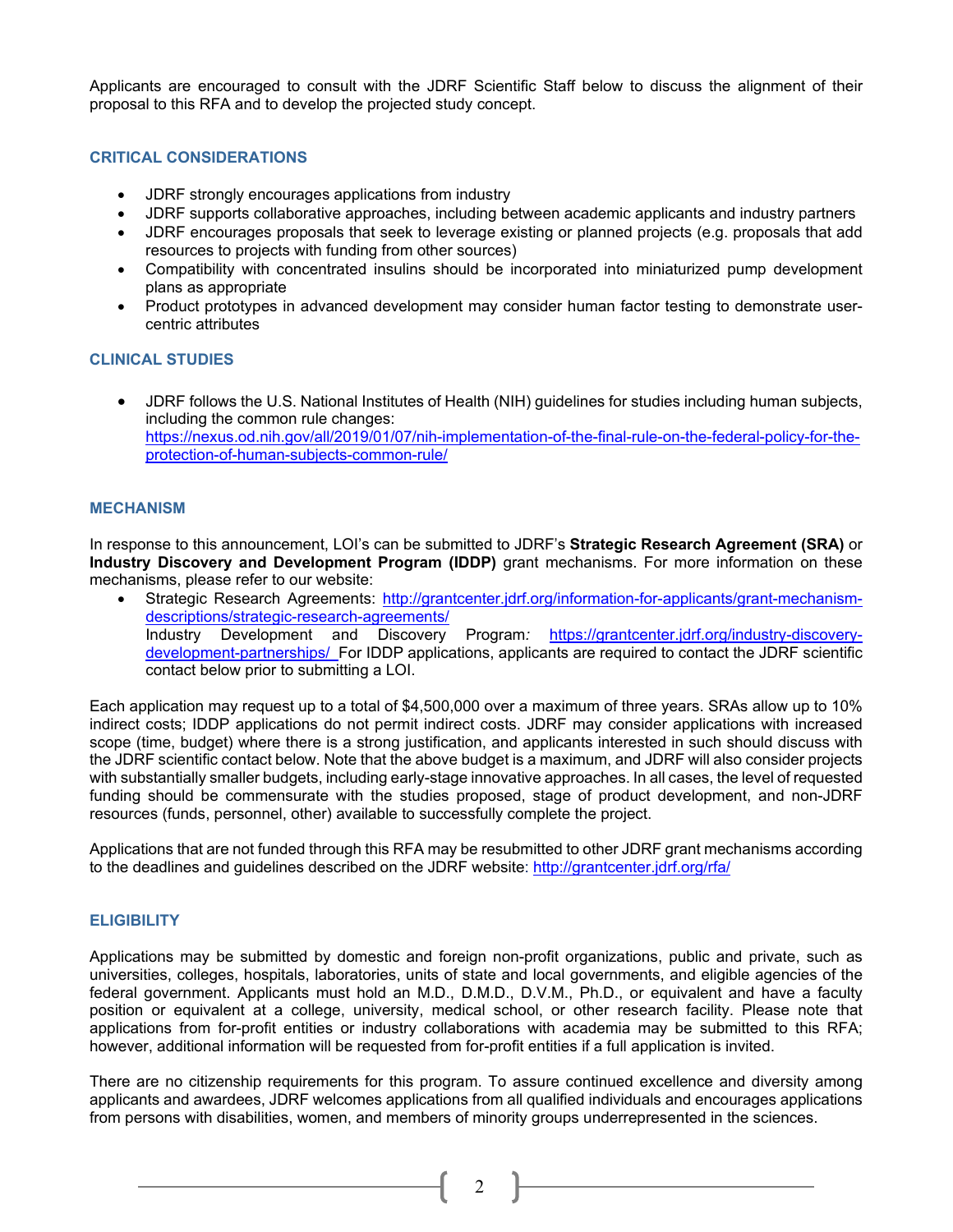### **LETTER OF INTENT**

Prospective applicants should submit a LOI online via RMS360 [\(http://jdrf.smartsimple.us\)](http://jdrf.smartsimple.us/) to be considered for a full proposal request. The LOI template provided on the RMS360 website must be used to complete the application. Applicants will be notified according to the timeline below if they have been approved to submit a full application.

Letters of intent should use the template provided and include the following information:

- Background/rationale, preliminary data and references to relevant publications, specific aims, project deliverables, collaborative framework if applicable
- Description of how proposed pump will be differentiated from pumps currently on the market and soon to be available
- Development plan with timeline for advancing the pump through pre-clinical and clinical development
- Intellectual property or commercial efforts associated with the current application, including a list of existing business partnerships relevant to the proposed work
- Estimated budget (total and yearly)

### **PROPOSAL**

**An approved LOI is required prior to submission of a full proposal.** Upon notification of a request for a full proposal, the application must be completed using the templates provided on RMS360 [\(http://jdrf.smartsimple.us\)](http://jdrf.smartsimple.us/). Complete information should be included to permit review of each application without reference to previous applications.

Note that all applications involving human subject research must include supplemental information to address subject safety, study design and investigational product information. More details can be found in the Human Subject Research Guidelines:

[http://grantcenter.jdrf.org/wp-content/uploads/2012/12/JDRF\\_Scientific\\_Guidelines\\_final-Aug20151.pdf](http://grantcenter.jdrf.org/wp-content/uploads/2012/12/JDRF_Scientific_Guidelines_final-Aug20151.pdf)

### **DEADLINES**

- **RFA release date Tuesday, March 15, 2022** • **LOI deadline Tuesday, May 10, 2022** • **Notification of full application request Tuesday, May 31, 2022**
- 
- **Response to applicants February 2023**
- **Earliest anticipated start date April 2023**

# • **Application deadline Wednesday, July 13, 2022**

## **SUBMISSION INSTRUCTIONS**

Applicants should register and submit their completed LOI in RMS360 [\(http://jdrf.smartsimple.us\)](http://jdrf.smartsimple.us/).

### **REVIEW CRITERIA**

Applications will be evaluated based on JDRF's standard confidential award policy and according to the following criteria:

- Significance
- Approach
- **Innovation**